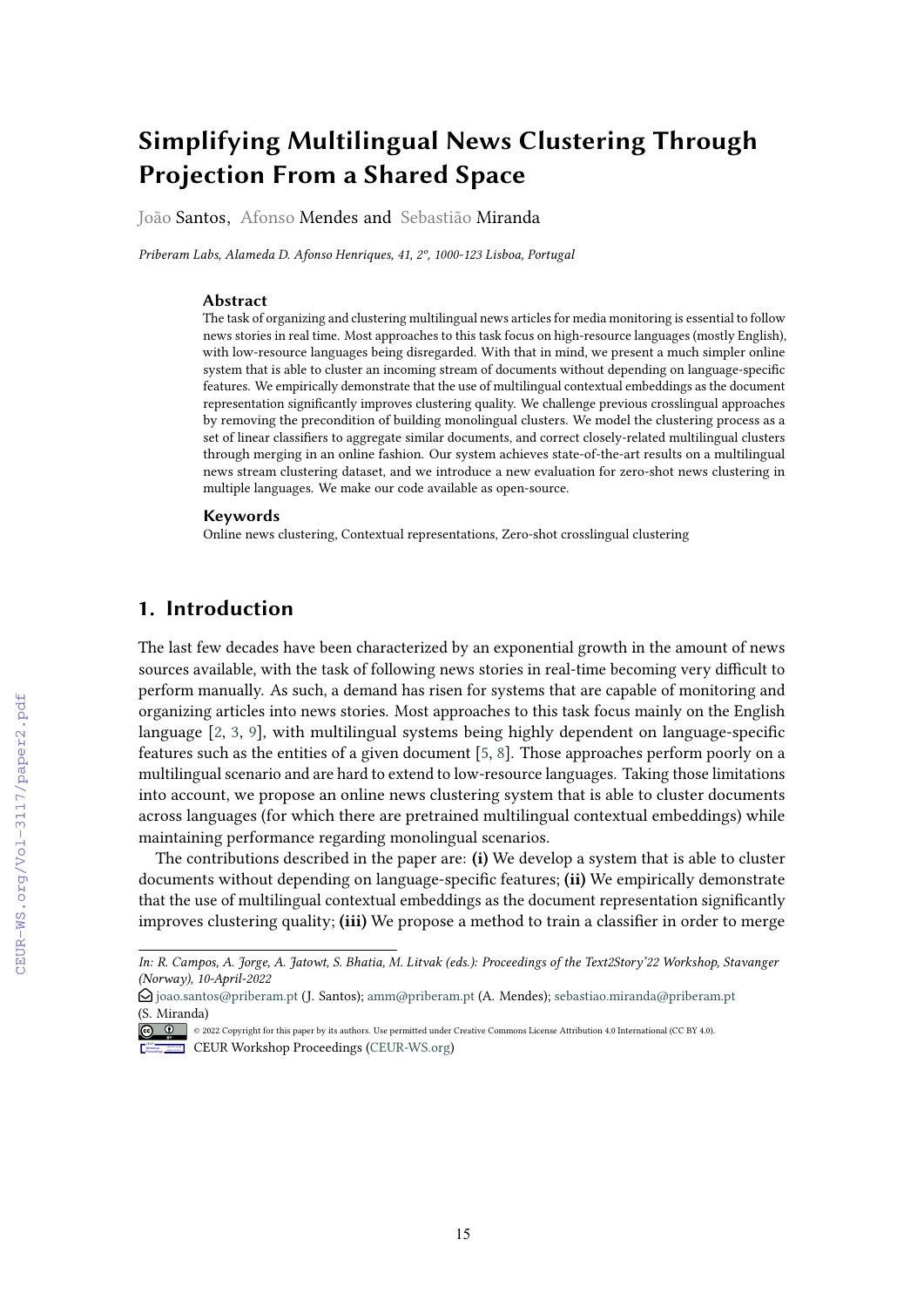similar clusters in an online setting, and demonstrate its impact in obtaining state-of-the-art results for multilingual clustering; **(iv)** We show that our system performs well on languages not seen during training and we describe a zero-shot experimental setting for Chinese, Russian, French, Italian, Slovenian and Croatian.

## **2. Related Work**

The Topic Detection and Tracking (TDT) task [\[1\]](#page-8-0) has the goal of, given a stream of news articles, to arrange the documents into topic clusters called stories.

Regarding batch clustering approaches, Laban et al. introduce *newsLens* [\[2\]](#page-8-1), a batch-based approach to news clustering. *NewsLens* constructs its stories by extracting keywords from the articles and linking them through a community detection algorithm. Staykovski et al. [\[3\]](#page-8-2) follow *newsLens*'s work by implementing a sparse approach through TF-IDF bag-of-words document representations, and compare it against a doc2vec [\[4\]](#page-8-3) dense representation approach. Linger et al. [\[5\]](#page-8-4) extend the aforementioned studies into a crosslingual setting by processing batches of articles into monolingual topics and using a fne-tuned multilingual DistilBERT [\[7\]](#page-8-5) to link topics across languages.

For online clustering, Miranda et al. [\[8\]](#page-8-6) approach the problem by processing a continuous stream of multilingual documents into monolingual and crosslingual clusters. Each document is frst associated to a monolingual cluster through sparse features, and crosslingual clusters are computed by linking diferent monolingual clusters using crosslingual word embeddings [\[16\]](#page-9-0). Saravanakumar et al. [\[9\]](#page-8-7) propose an online news clustering system based on the nonparametric K-means algorithm. Their approach uses both sparse and dense features, with a main emphasis on the use of a fne-tuned entity-aware BERT model [\[10\]](#page-8-8) to produce dense document representations, and is evaluated for the English language.

Our system follows the described online clustering approaches to the TDT task: while Miranda et al. was bound to the usage of specifc individual models for each language due to processing monolingual clusters, our approach provides a system that is able to leverage on dense multilingual document representations without the need to process the documents into monolingual clusters frst. This is accomplished by using a single crosslingual representation for the documents and the consequent training of our ranking and classifcation models at a crosslingual level, which also allows for a fully dense clustering space and guarantees that our system is not limited to the English language, unlike Sarvanakumar et al.'s approach.

# **3. The Clustering Algorithm**

Our main focus for this task is to build an online multilingual news clustering system that depends as little as possible on language-specifc features in order to process news articles for zero-shot languages (where we have no clustering training data) without having a considerable loss in performance. Previous approaches mostly focus on a single language [\[2,](#page-8-1) [3,](#page-8-2) [9\]](#page-8-7) or a specifc set of languages [\[5,](#page-8-4) [8\]](#page-8-6).

Our system is composed by four main steps (partially displayed in Figure [1\)](#page-2-0): obtaining the document representations, computing the best-ranked cluster, deciding if the document accepts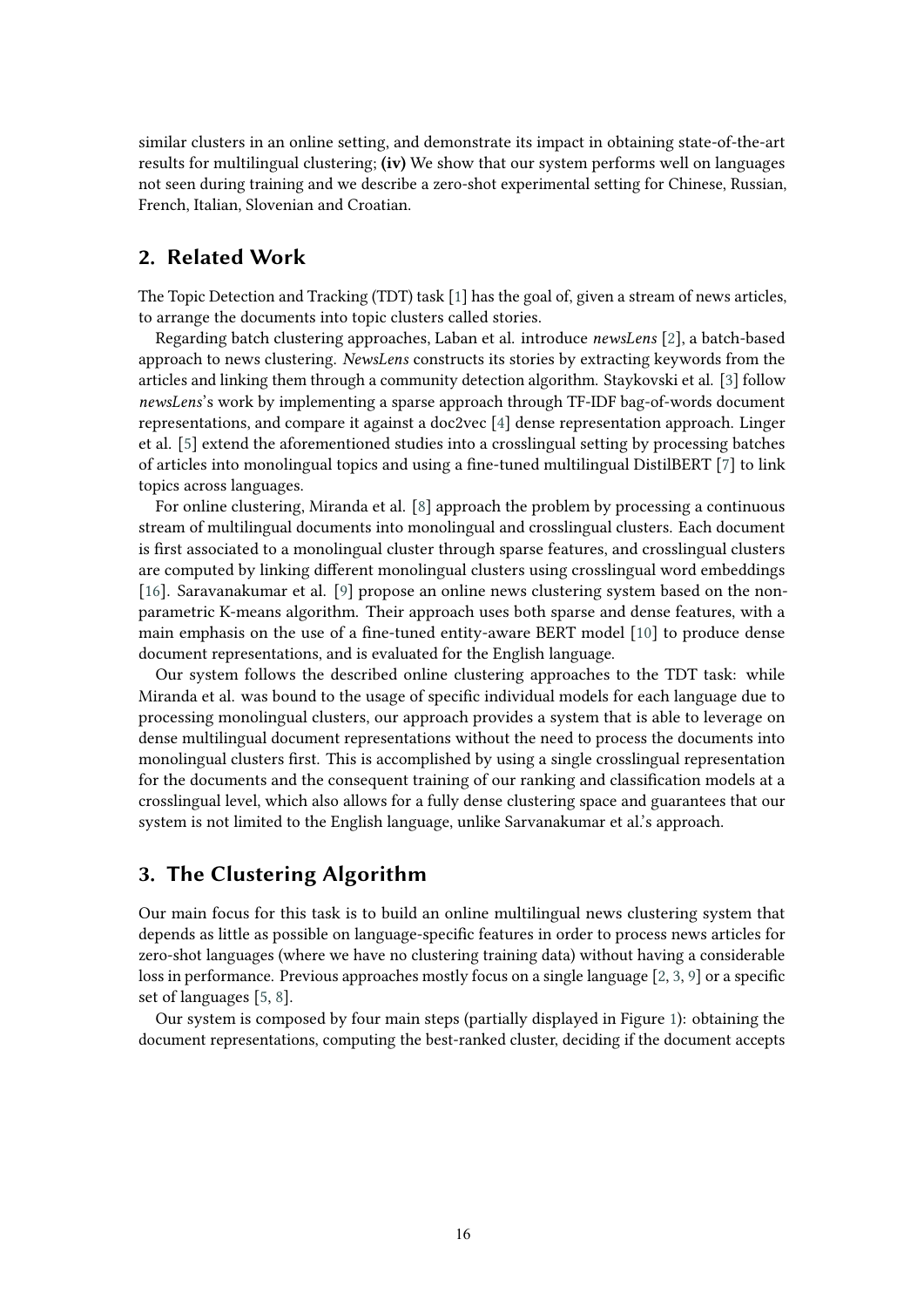

<span id="page-2-0"></span>**Figure 1:** Representation of our clustering system's ranking, acceptance and merge steps.

the best-ranked cluster and enters it, and merging clusters that pertain to the same story.

#### **3.1. Document Representation**

In contrast to previous work, we use a representation for each document that does not depend on its language, thus eliminating the need of distinguishing representations between monolingual and crosslingual. Documents are comprised of two components: a set of dense vectors  $d^r$ corresponding to a contextual representation of the document, and a temporal representation . To obtain the dense vectors we use *distiluse*[1,](#page-2-1) a model produced through knowledge distillation [\[12\]](#page-8-9) on Multilingual DistilBERT [\[7\]](#page-8-5) by using mUSE (multilingual Universal Sentence Encoder) [\[11\]](#page-8-10) as its teacher model. Similarly to mUSE, this model aligns text at the sentencelevel [\[15\]](#page-9-1) into a shared semantic space, thus, similar sentences in diferent languages will be closely mapped in the vector space. The model supports over 50 languages, and does not require specifcation of the input language.

For each document,  $d^r$  contains three dense representations:  $d_1^r$  corresponds to its body+title,  $d_2^r$  to its f.p. (first paragraph), and  $d_3^r$  to its f.p.+title. For the first paragraph, the representation retrieved corresponds directly to the output of the model's encoder, while in the case of the frst paragraph + title, mean pooling is performed between the two output vectors corresponding to each component. Finally, for the body + title, the body is segmented into paragraphs and each paragraph is processed individually by the encoder, with the fnal output vector being obtained through mean pooling of each paragraph's representation and the title. The title and the frst paragraph of the documents are used as features with the intuition that sentences in the beginning of a news document usually have the greatest importance to the article [\[17,](#page-9-2) [18\]](#page-9-3). Additionally, a representation for the title alone as a feature was not used for the documents due to certain news articles containing only the text of the article and no title.

Regarding the temporal representation, we follow previous approaches [\[8\]](#page-8-6) and expose the temporal representation of a document as the value of its timestamp at the level of the day. When comparing a document's timestamp  $d^{ts}$  against a given cluster's timestamp  $c^{ts}$ , we compute

<span id="page-2-1"></span><sup>1</sup> https://huggingface.co/sentence-transformers/distiluse-base-multilingual-cased-v2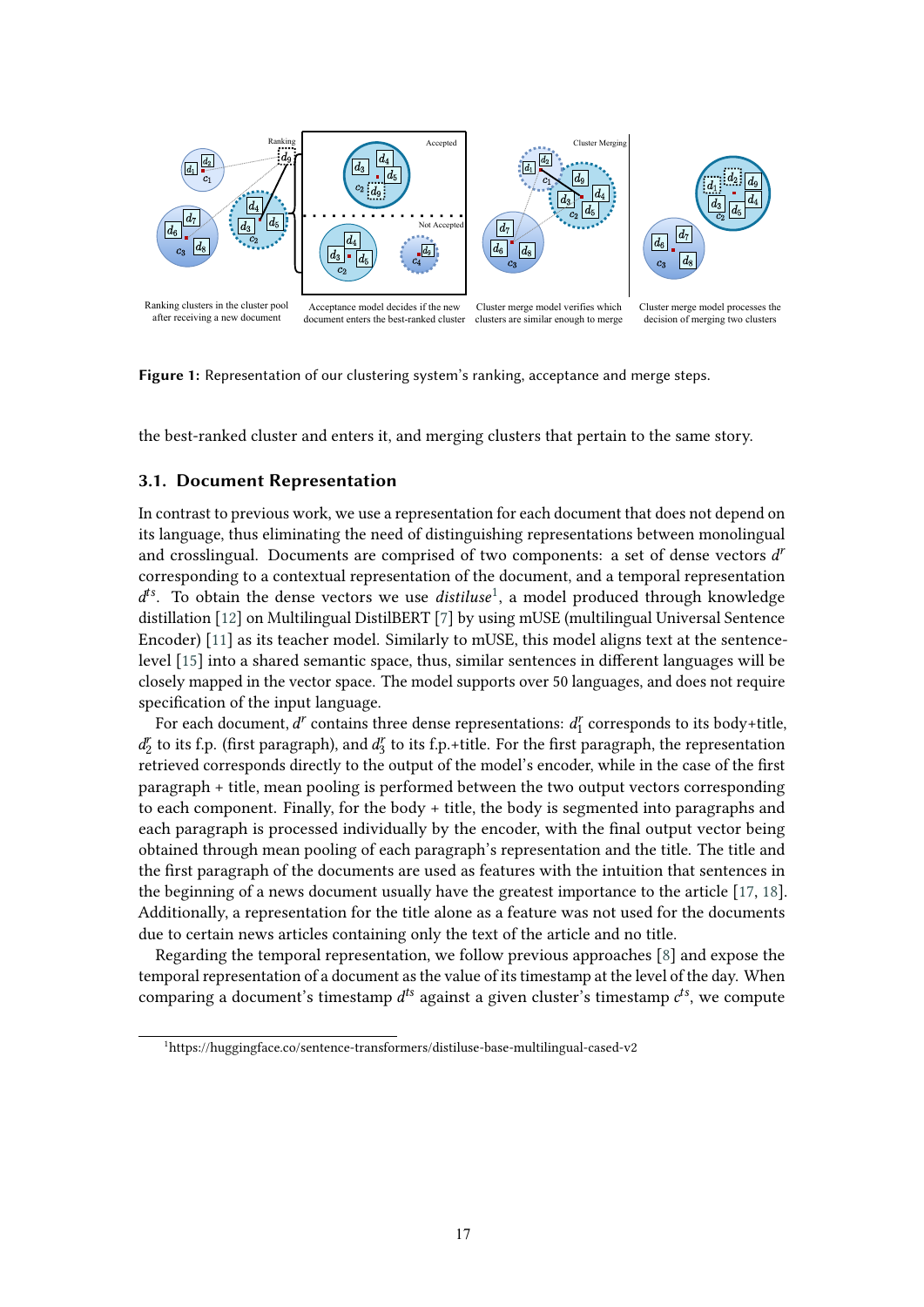the Gaussian similarity between the two timestamps (with  $\mu$  and  $\sigma$  corresponding to hyperparameters) as represented in the function below:

$$
score^{ts}(d^{ts}, c^{ts}) = exp\left(-\frac{(d^{ts} - c^{ts}) - \mu}{2\sigma^2}\right)
$$
\n(1)

Clusters are also divided between dense  $(c<sup>r</sup>)$  and temporal  $(c<sup>ts</sup>)$  representations, with each cluster keeping three centroids for each document representation (body+title  $c_1^r$ , f.p.  $c_2^r$ , f.p.+title  $c_3$ ) that correspond to the average of the respective representations of each accepted document. When the document's representations are received, each centroid is updated to take them into account. A cluster also maintains timestamps for the newest document  $(c_1^{ts})$ , the oldest  $(c_2^{ts})$ , and the mean timestamp between all documents in the cluster  $(c_3^{ts})$ . To compare two timestamps, we compute the Gaussian similarity between them as proposed in previous work [\[8\]](#page-8-6), which we refer to as score<sup>ts</sup>. After a cluster is created, it is stored in the cluster pool, a structure that is responsible for maintaining the clusters and archiving old clusters as the system grows in size.

### <span id="page-3-0"></span>**3.2. Cluster Ranking and Acceptance Models**

After computing its representations, a given document  $d$  is compared against each cluster  $c$  in the cluster pool in order to retrieve the most similar cluster to  $d$ . To determine the similarity between d and each cluster  $c$  in the cluster pool, we compute  $c'$ s ranking score and the best-ranked cluster is then evaluated by the acceptance model. If the cluster is accepted by the model, then d enters the cluster and its representations are updated; otherwise, a new cluster containing  $d$  is created. Temporal features are computed through the aforementioned  $score^{ts}$  function, and the dense features are obtained through the computation of the cosine similarity ( $score^{cos}$ ), with  $d^r$  being a given representation of the document and  $c<sup>r</sup>$  a representation of the cluster, as follows:

$$
score^{cos}(d^r, c^r) = \frac{d^r \cdot c^r}{|d^r||c^r|}
$$
\n(2)

The ranking score for a cluster  $c$  given a document  $d$  and the ranking model's learned SVM weights  $u^r$  and  $u^{ts}$  is represented as follows:

$$
score^{rank}(d, c) = \sum_{i=1}^{3} (score^{cos}(d_i^r, c_i^r) \cdot u_i^r) + \sum_{j=1}^{2} (score^{cos}(d_{j+1}^r, c_1^r) \cdot u_{j+3}^r) + \sum_{k=1}^{3} (score^{ts}(d^{ts}, c_k^{ts}) \cdot u_k^{ts})
$$
\n(3)

The ranking model takes the form of a Rank-SVM model [\[13\]](#page-9-4), which we train using a similar scheme to Miranda et al. [\[8\]](#page-8-6). Given the training partition, each document generates a positive example corresponding to its gold cluster, and 20 negative examples for the 20 best-ranked clusters that are not the gold cluster. These examples are then used in the training of a Rank-SVM to obtain a set of learned weights  $w^r$  and  $w^{ts}$  for each of the features. After computing the best-ranked cluster  $c$  for a given document  $d$ , the acceptance model determines if the document enters the cluster by computing its acceptance score through an SVM given a bias parameter  $b$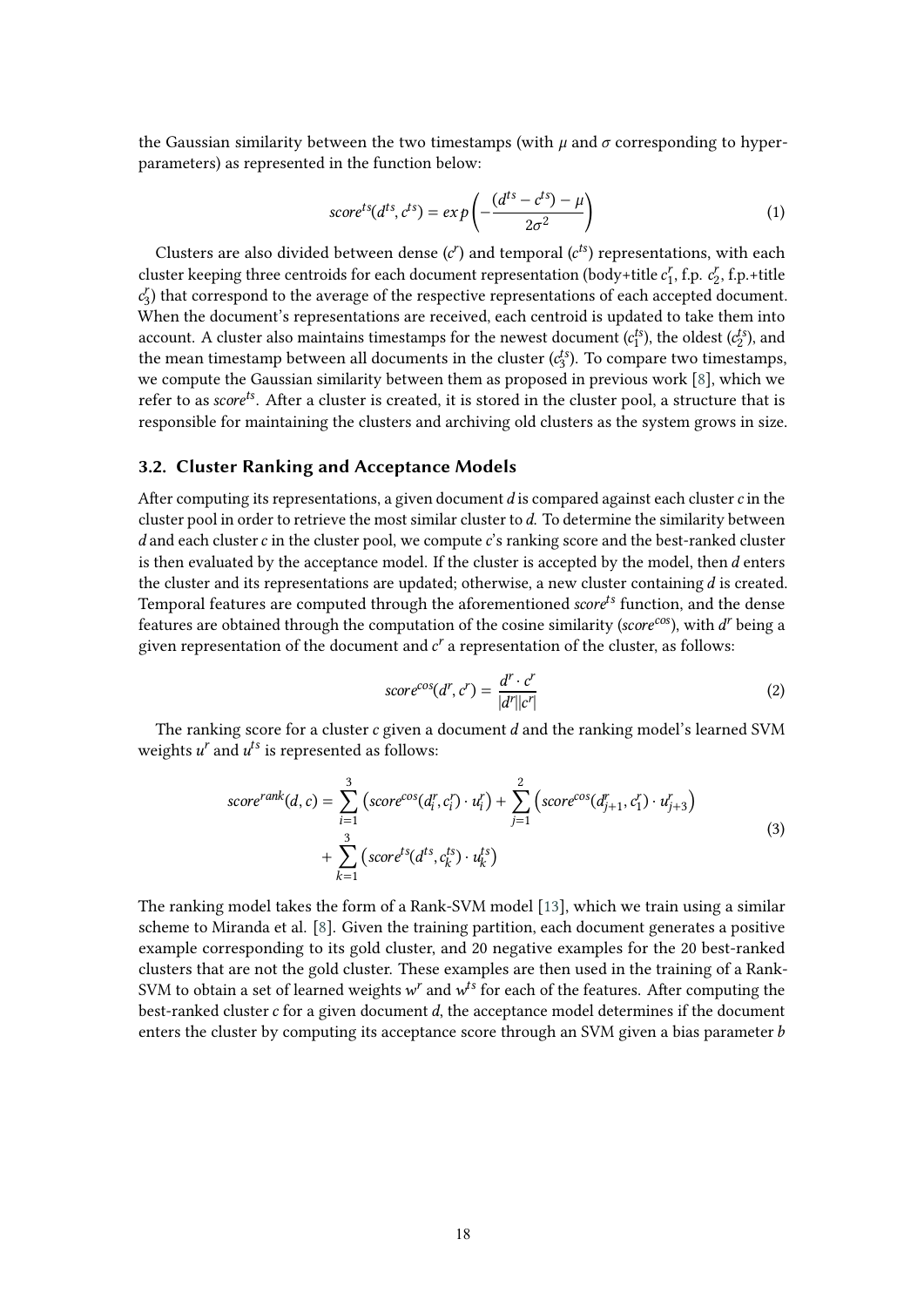and a set of similarity features with learned weights represented by  $v^r$  and  $v^{ts}$ , which takes the following form:

$$
score^{accept}(d, c) = \sum_{i=1}^{3} (score^{cos}(d_i^r, c_i^r) \cdot v_i^r) + \sum_{j=1}^{2} (score^{cos}(d_{j+1}^r, c_1^r) \cdot v_{j+3}^r) + \sum_{k=1}^{3} (score^{ts}(d^{ts}, c_k^{ts}) \cdot v_k^{ts}) + b
$$
\n(4)

If score accept is greater than zero, then d is accepted into c, otherwise, a new cluster is created and initialized with  $d$ . The acceptance model is an SVM trained on the training partition of the dataset: each document generates a positive sample for its corresponding gold cluster, and its second-best ranked cluster is given as a negative example.

### **3.3. Merging Clusters**

Afer a cluster receives a new document, we rank its similarity to each of the other clusters in the cluster pool using the ranking model (described in Section [3.2\)](#page-3-0). Each candidate cluster is then evaluated by a third SVM model, which we call *cluster merge model*, and the documents from each cluster with a positive merge decision are inserted into the source cluster.

The intuition for this model is to fnd separate clusters that have grown to pertain to the same story, and subsequently merge them. This may happen throughout the clustering process, as few documents pertaining to a given story have entered the system, and the acceptance model may mistakenly assign separate clusters to those documents initially. As more relevant documents enter the system, those clusters may end up in similar points in the vector space, and thus should be merged. For this model, we use the eight features specifed in Section [3.2](#page-3-0) as well as  $score^{accept}$ , and two additional features corresponding to the size of each cluster of the evaluated pair, with the intuition of associating the cluster merging to clusters of small sizes. The score<sup>size</sup>, given a cluster c with k documents and a size limit vector v of length n, is represented by the following equation:

$$
score^{size}(c, v) = \sum_{i=1}^{n} \left( \begin{cases} \frac{1}{n}, \text{ if } k > v[i];\\ 0, \text{ if } k \le v[i] \end{cases} \right) \tag{5}
$$

To train the model, we generate a dataset by sampling pairs of clusters and labeling them according to whether they should be separated or merged. For each pair, we evaluate the relative F1 given the gold label of each document in the cluster: if the computed value is higher when the clusters are merged, a positive sample is produced and the clusters are merged for the training, otherwise, a negative sample is generated. This is done without forcing documents into their gold clusters, and with the ranking and acceptance model trained accordingly.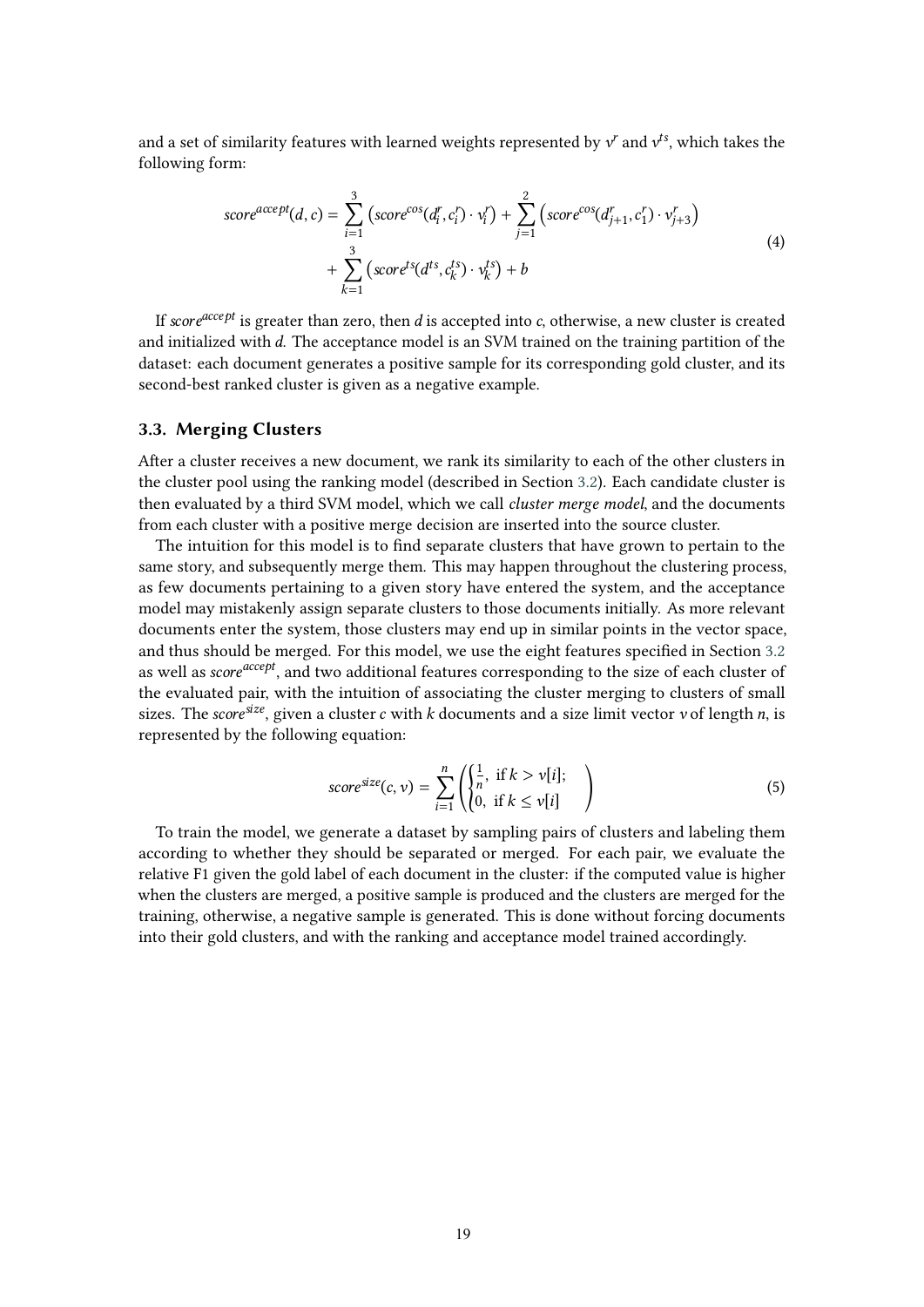#### <span id="page-5-0"></span>**Table 1**

Statistics for the train and test partitions of the dataset. The training dataset does not contain documents in Slovenian, Croatian, French, Russian or Italian.

|              | Language        | en    | es   | de   | zh  | sl |    | ru  | it |
|--------------|-----------------|-------|------|------|-----|----|----|-----|----|
| <b>Train</b> | <b>Docs</b>     | 12233 | 4527 | 4043 | 10  | -  |    |     |    |
|              | <b>Clusters</b> | 593   | 416  | 377  |     |    |    |     |    |
| <b>Test</b>  | <b>Docs</b>     | 8726  |      | 2101 | 440 | 27 | 13 | 231 | 88 |
|              | <b>Clusters</b> | 222   | 149  | 118  | q   |    |    |     |    |

#### <span id="page-5-1"></span>**Table 2**

Results for monolingual clustering on the test dataset.

| Language | <b>Systems</b>       | <b>BCubed</b> |                   |             | <b>Standard</b>   |             |       | <b>Clusters</b> |
|----------|----------------------|---------------|-------------------|-------------|-------------------|-------------|-------|-----------------|
|          |                      | F1            | P                 | R           | F1                | Р           | R     |                 |
| English  | Miranda et al.       | 92.36         | 94.27             | 90.25       | 94.03             | 98.14       | 90.25 | 326             |
|          | Staykovski et al.    | 94.41         |                   | 95.16 93.66 | 98.11             | 97.60       | 98.63 | 484             |
|          | Linger et al.        | 93.86         | 94.19             | 93.55       | 98.31             | 98.21       | 98.42 | 298             |
|          | Saravanakumar et al. |               | 94.76 94.28 95.25 |             |                   |             |       |                 |
|          | Ours                 | 92.43         |                   | 92.76 92.10 | 96.46             | 96.50 96.41 |       | 470             |
| Spanish  | Miranda et al.       | 91.61         |                   | 96.44 87.25 | 96.83             | 97.01       | 96.65 | 281             |
|          | Linger et al.        | 91.79         |                   | 93.76 90.08 | 97.68 98.02 97.34 |             |       | 267             |
|          | Ours                 | 90.39         | 95.01             | 86.20       | 95.48             | 95.48 95.48 |       | 293             |
| German   | Miranda et al.       | 93.64         |                   | 98.92 88.90 | 97.19             | 99.86 94.67 |       | 229             |
|          | Linger et al.        |               | 94.62 95.13 94.31 |             | 98.70             | 99.16 98.24 |       | 205             |
|          | Ours                 | 93.71         | 97.68             | 90.04       | 99.07             | 99.64 98.50 |       | 217             |

### **4. Experiments**

### **4.1. Dataset**

We follow previous work on this task and evaluate our system on a news clustering dataset [\[14\]](#page-9-5). Besides the three main languages (English, Spanish and German), this dataset also provides a signifcant amount of documents in Chinese and Russian, as well as documents in Slovenian, Croatian, French and Italian. These samples allow us to roughly preview the performance of the system on other languages besides the ones it was trained in. The dataset is composed by 34,687 news documents, and it is divided into two sets: a training set comprised of 20,813 articles, and a test set that contains 13,874 articles. The articles in the training set are dated from *18-12-2013* to *02-11-2014*, while the articles in the test set are dated between *02-11-2014* and *27-08-2015*, thus guaranteeing that the articles in the test set are newer and their thematic have not been observed in the training set. Further statistics regarding the dataset are presented in Table [1.](#page-5-0)

### **4.2. Evaluation**

Regarding evaluation metrics, we follow the same approach as [\[3,](#page-8-2) [5\]](#page-8-4) and report the F1 score and the BCubed F1 [\[6\]](#page-8-11) score, as well as the associated Precision and Recall scores. Each sample document of the test dataset contains a label with the expected cluster ID, and since the clusters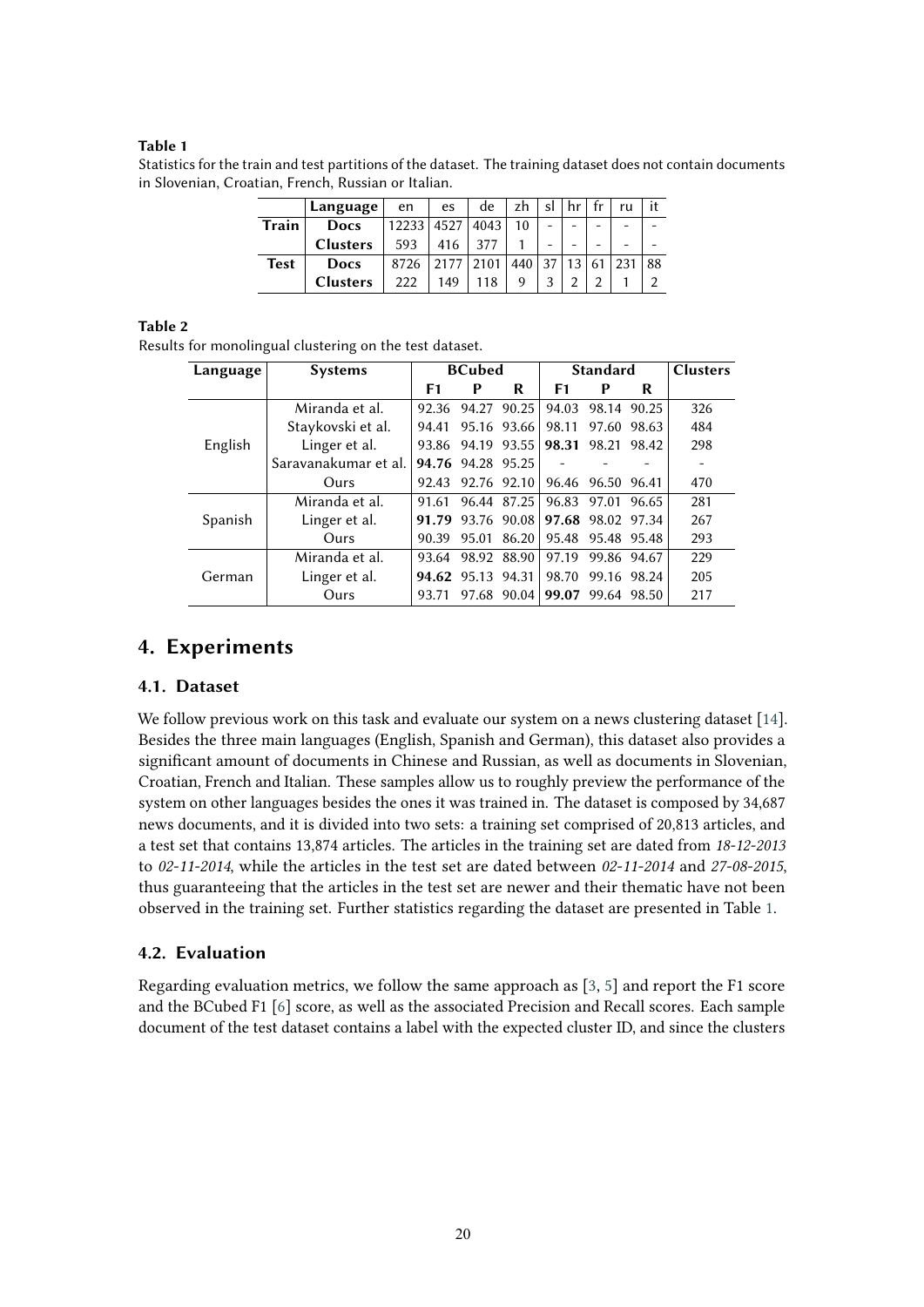described in the test dataset are monolingual, the crosslingual connections are given by a positive/negative label between two clusters. As such, for the standard F1 score, a *true positive* is described as a pair of two documents with matching cluster labels (monolingual), or a pair of documents whose cluster labels share a positive connection (crosslingual) that have been accepted into the same cluster. A *false positive* corresponds to a pair of documents whose cluster labels do not match (or share a positive connection) that have been accepted into the same cluster. A *true negative* is represented by a pair of documents whose cluster labels do not match (or share a positive connection) that have been accepted into diferent clusters, and a *false negative* corresponds to a pair of two documents with matching cluster labels (monolingual), or a pair of two documents whose cluster labels share a positive connection (crosslingual) that have been accepted into diferent clusters.

For the BCubed F1 score, as previously described by Staykovski et al. [\[3\]](#page-8-2) and Amigó et al. [\[6\]](#page-8-11), the BCubed precision of a document corresponds to the proportion of documents in its cluster whose cluster label is the same, including itself. The BCubed recall of a document is the proportion of documents with the same label as that document (in the whole dataset) that appear in its cluster. The correctness between two documents  $i$  and  $j$ , given the label  $L_i$  and the cluster  $C_i$  for each document *i*, is computed as follows:

$$
Correctness(i, j) = \begin{cases} 1, & \text{if } L_i = L_j \text{ and } C_i = C_j \\ 0, & \text{Otherwise} \end{cases}
$$
 (6)

The overall BCubed precision, recall and F1 score are computed as follows:

BCubed 
$$
P = Avg_i[Avg_{i.C_i=C_j}[Correctness(i, j)]]
$$

\nBCubed  $R = Avg_i[Avg_{i.L_i=L_j}[Correctness(i, j)]]$ 

\nBCubed  $F_1 = 2 * \frac{\text{BCubed } P * \text{BCubed } R}{\text{BCubed } P + \text{BCubed } R}$ 

\n(7)

For the monolingual evaluation, we evaluate the clustering performance of our model on the three main languages of the dataset by performing clustering using only the documents of the specifed language, while the crosslingual evaluation uses the entirety of the test set regardless of language. In order to evaluate the results, a gold set of cluster labels is provided for each document that indicates the expected cluster of that document. The clusters are typically multilingual, and in accordance to previous work [\[8,](#page-8-6) [5\]](#page-8-4), the crosslingual evaluation takes into account both monolingual and crosslingual connections between documents of a cluster.

#### **4.3. Experimental Results**

As shown in Table [2,](#page-5-1) for the monolingual evaluation our system is on-par with Miranda et al.'s in English and German on both metrics, but is surpassed by Linger et al.'s in all languages and modularities except for German when evaluating both metrics.

For crosslingual clustering, as shown in Table [3,](#page-7-0) our system achieves state-of-the-art performance on BCubed F1 [\[6\]](#page-8-11) (+8.04) and on the standard F1 (+11.33) despite producing a larger amount of clusters. Furthermore, we perform an ablation study that shows the relative importance of the system components. 4-F Rank+Acc. refers to the clustering system with a 4-feature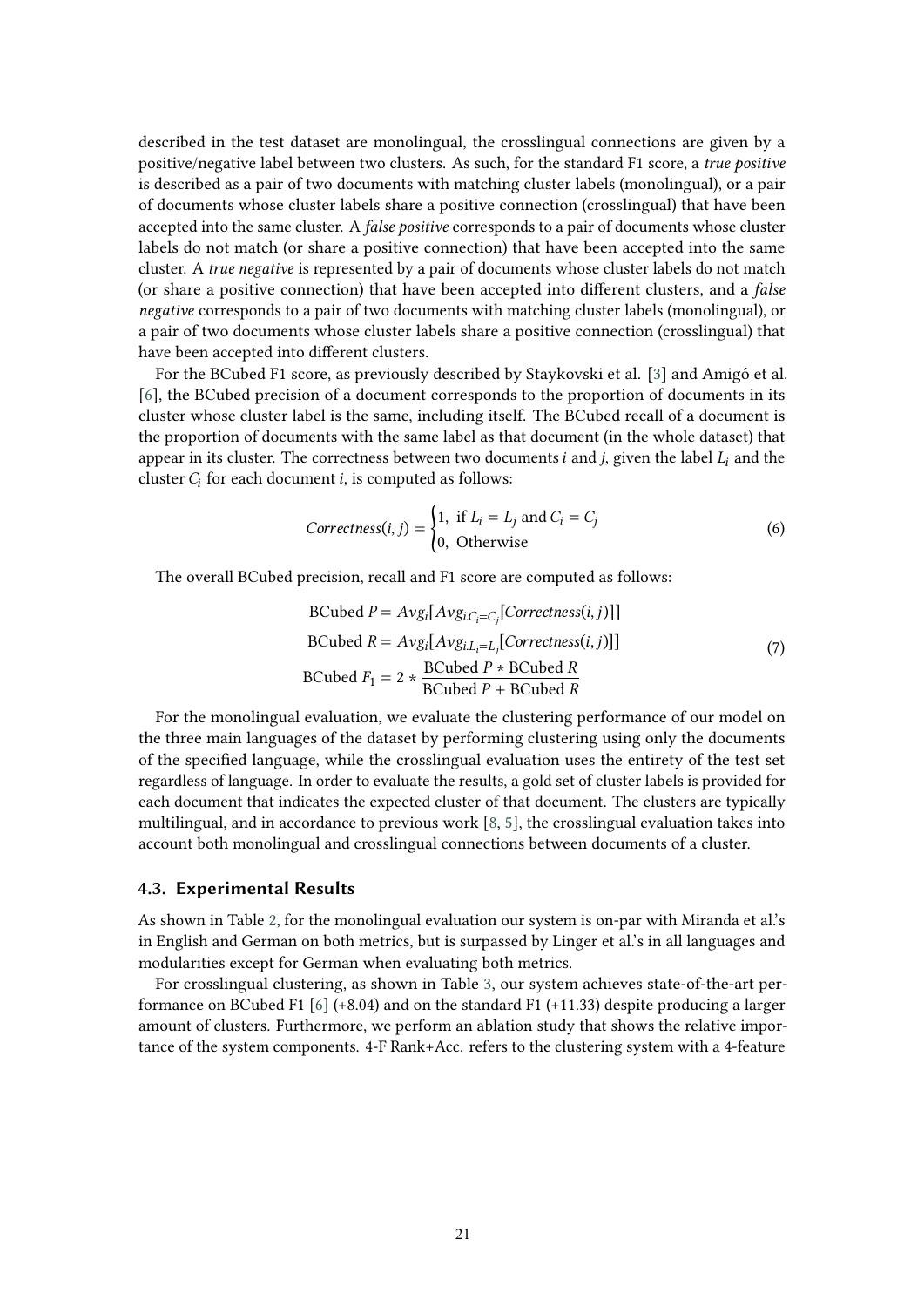#### <span id="page-7-0"></span>**Table 3**

Crosslingual clustering results on the test dataset.

| <b>Systems</b>                                              | <b>BCubed</b> |   |   | <b>Standard</b>                     | <b>Clusters</b> |   |      |
|-------------------------------------------------------------|---------------|---|---|-------------------------------------|-----------------|---|------|
|                                                             | F1            | P | R | F1                                  |                 | R |      |
| Miranda et al.                                              |               |   |   | 84.0                                | 83.0 85.0       |   |      |
| Linger et al.                                               |               |   |   | 82.06 80.25 83.97 86.49 85.11 87.92 |                 |   | 606  |
| (Ours) 4-F Rank+Acc.                                        |               |   |   | 88.02 91.31 84.95 92.34 97.26 87.09 |                 |   | 957  |
| (Ours) 8-F Rank+Acc.                                        |               |   |   | 89.24 92.62 86.11 93.76 97.66 90.15 |                 |   | 1023 |
| (Ours) 8-F Rank+Acc.+M. 90.10 89.70 90.51 97.21 97.01 97.42 |               |   |   |                                     |                 |   | 812  |

#### <span id="page-7-1"></span>**Table 4**

Clustering results on other languages.

| Languages      | <b>BCubed</b> |        |        | <b>Standard</b> | <b>Clusters</b> |        |    |
|----------------|---------------|--------|--------|-----------------|-----------------|--------|----|
|                | F1            | р      | R      | F1              |                 | R      |    |
| Chinese        | 96.18         | 100.00 | 92.65  | 99.07           | 100.00          | 98.16  | 28 |
| Slovenian      | 76.92         | 100.00 | 62.50  | 79.67           | 100.00          | 66.21  | 12 |
| Croatian       | 77.85         | 100.00 | 63.73  | 74.99           | 100.00          | 60.00  | 5  |
| French         | 98.50         | 100.00 | 97.04  | 99.69           | 100.00          | 99.39  | 3  |
| Russian        | 100.00        | 100.00 | 100.00 | 100.00          | 100.00          | 100.00 |    |
| <b>Italian</b> | 98.86         | 100.00 | 97.75  | 98.78           | 100.00          | 97.59  | 3  |

ranking and acceptance model, which used only  $score^{cos}(d_1^r, c_1^r)$  and the timestamp features. Adding the other features (8-F Rank+Acc.) improved both standard (+1.42) and BCubed F1 (+1.22). Finally, the cluster merge model was added to our system (8-F Rank+Acc.+M.), resulting in gains for both standard (+3.35) and BCubed F1 (+0.86).

Given the nature of our system, we evaluated it on the remaining languages of the dataset as shown in Table [4.](#page-7-1) Our ranking, acceptance and cluster merge models were not trained on any data from these languages (with the exception of Chinese), making this a zero-shot clustering scenario. Chinese, French, Russian and Italian document clustering had high F1-scores, with results above 95%, and both Slovenian and Croatian had initial clustering scores above 70%.

# **5. Conclusion**

We presented a clustering model that produces state-of-the-art results at a multilingual level without depending on language-specifc features, and that maintains quality at a monolingual level on-par to previous work on news clustering. We demonstrated that it is possible to improve results by utilizing contextual embeddings to represent documents at a crosslingual level, and how a linear SVM can be trained in order to perform such a task. By reducing the complexity of the clustering space, we motivate future research on topics such as clustering while taking user feedback into account, and high-performance vector search to improve clustering speed and scalability. Our system also enables computational efficiency improvements by allowing most operations to be paralellized. We make our code available as open-source<sup>2</sup>.

<span id="page-7-2"></span><sup>2</sup> *https://github.com/Priberam/projected-news-clustering*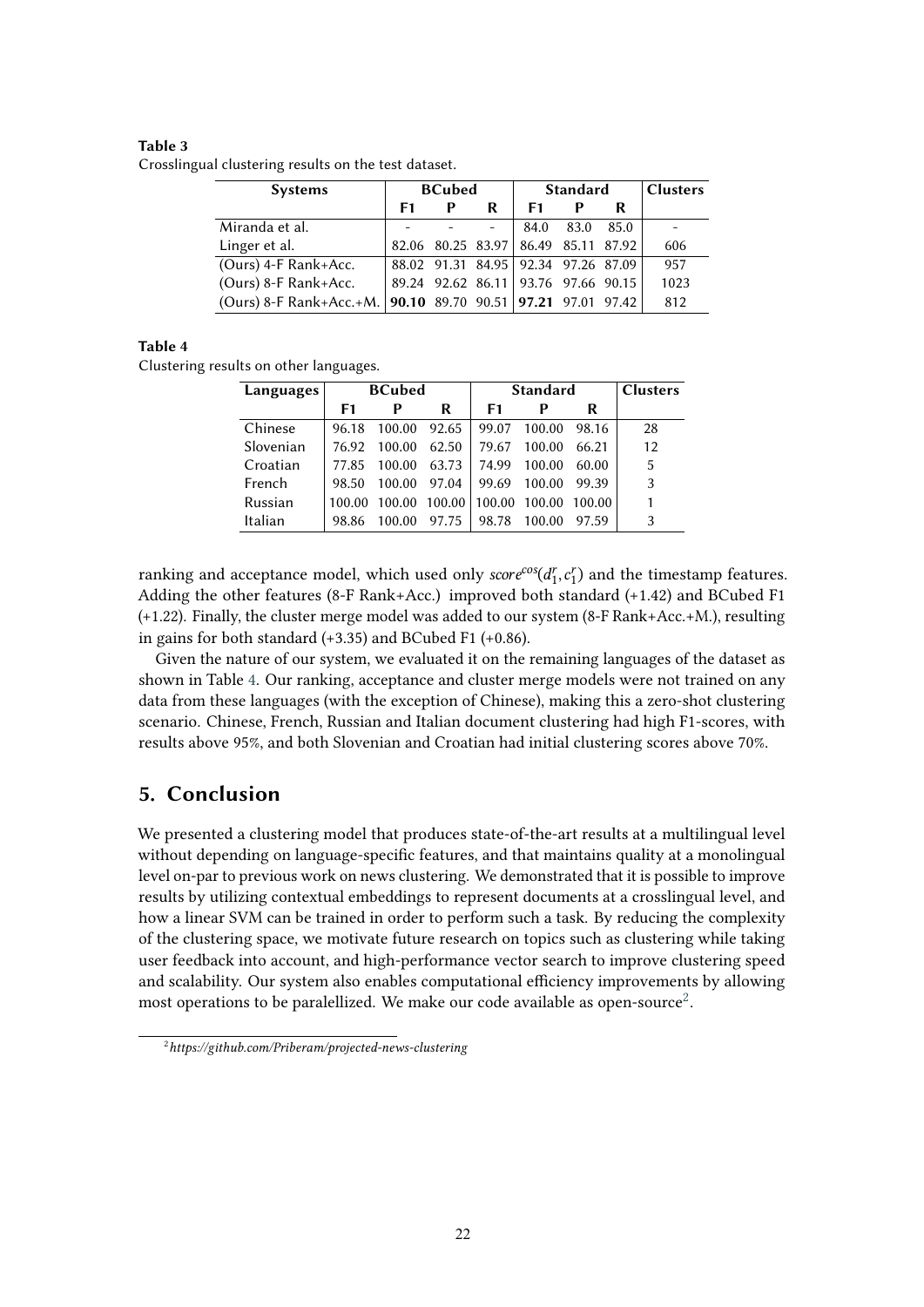# **Acknowledgements**

This work is supported by the EU H2020 SELMA project (grant agreement No 957017).

# **References**

- <span id="page-8-0"></span>[1] Allan, J., Carbonell, J., Doddington, G., Yamron, J., Yang Y.: Topic detection and tracking pilot study: Final report. In Proceedings of the DARPA broadcast news transcription and understanding workshop. (1998)
- <span id="page-8-1"></span>[2] Laban, P., Hearst, M.: newsLens: building and visualizing long-ranging news stories. In: Proceedings of the Events and Stories in the News Workshop. (2017).
- <span id="page-8-2"></span>[3] Staykovski, T., Barrón-Cedeño, A., Martino, G.S., Nakov, P.: Dense vs. sparse representations for news stream clustering. In: Proceedings of Text2Story - Second Workshop on Narrative Extraction From Texts. (2019)
- <span id="page-8-3"></span>[4] Le, Q., Mikolov, T.: Distributed representations of sentences and documents. In: Proceedings of the 31st International Conference on International Conference on Machine Learning. (2014)
- <span id="page-8-4"></span>[5] Linger, M., Hajaiej, M.: Batch clustering for multilingual news streaming. In: Proceedings of Text2Story - Third Workshop on Narrative Extraction From Texts. (2020)
- <span id="page-8-11"></span>[6] Amigó, E., Gonzalo, J., Artiles, J., Verdejo, M.F.: A comparison of extrinsic clustering evaluation metrics based on formal constraints. In: Information Retrieval Journal, Volume 12. (2009)
- <span id="page-8-5"></span>[7] Sanh, V., Debut, L., Chaumond, J., Wolf, W.: Distilbert, a distilled version of bert: smaller, faster, cheaper and lighter. In: 5th Workshop on Energy Efficient Machine Learning and Cognitive Computing - NeurIPS. (2019)
- <span id="page-8-6"></span>[8] Miranda, S., Znotins, A., Cohen, S.B., Bardzins, G.: Multilingual clustering of streaming news. In: Proceedings of the 2018 Conference on Empirical Methods in Natural Language Processing. (2018)
- <span id="page-8-7"></span>[9] Saravanakumar, K.K., Ballesteros, M., Chandrasekaran, M.K., McKeown, K.: Event-driven news stream clustering using entity-aware contextual embeddings. In: Proceedings of The 16th Conference of the European Chapter of the Association for Computational Linguistics (2021)
- <span id="page-8-8"></span>[10] Devlin, J., Chang, M.W., Lee, K., Toutanova, K.: BERT: Pre-training of deep bidirectional transformers for language understanding. In: Proceedings of the 2019 Conference of the North American Chapter of the Association for Computational Linguistics: Human Language Technologies. (2019)
- <span id="page-8-10"></span>[11] Yang, Y., Cer, D., Ahmad, A., Guo, M., Law, J., Constant, N., Abrego, G.H., Yuan, S., Tar, C., Sung, Y.H., Strope, B., Kurzweil, R.: Multilingual universal sentence encoder for semantic retrieval. In: Proceedings of the 58th Annual Meeting of the Association for Computational Linguistics: System Demonstrations. (2020)
- <span id="page-8-9"></span>[12] Reimers, N., Gurevych, I.: Making monolingual sentence embeddings multilingual using knowledge distillation. In: Proceedings of the 2020 Conference on Empirical Methods in Natural Language Processing. (2020)